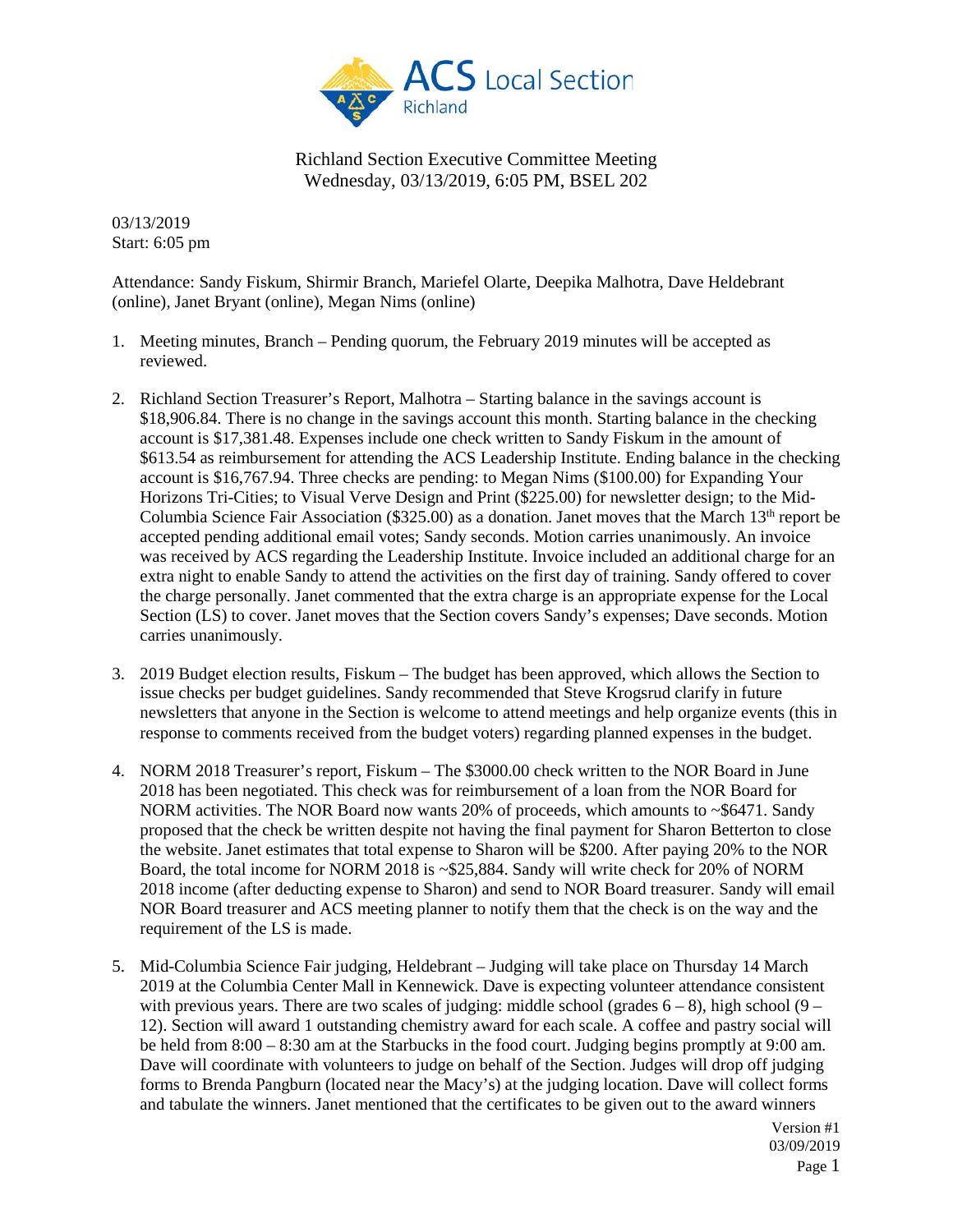

are to be named in honor of Karen Grant. It has not yet been agreed on what the title would be. Sandy challenged Steve to get them printed but had not yet received a response. Dave volunteered to get the awards printed with the name "Karen Grant Memorial Award." The certificates, along with international year of the periodic table (IYPT) calendars and \$50 award checks, will be presented to to the winners by Kristin Omberg. Janet has requested that Dave prepare a 1-page report for the Section's annual report with pictures, highlighting that the Section had new volunteers. The awards ceremony will be Saturday 16 March from 1:00 – 3:00 pm at Chief Joseph Middle School.

- 6. Website/Social media presence, Bryant Ram Devanathan is taking charge of this effort along with Steve and Janet. Ram has been working with the national committee on recommendations for redesign of the Richland Section website. Janet has spoken with Kristin to update the website to include an annual calendar. An email is being drafted to the Section requesting volunteers to serve on a task force for updating website and boosting the Section's social media presence. Janet is working with ACS Headquarters about providing guidelines for branding to local sections.
- 7. Program-in-a-Box (PIB), Olarte Mariefel with professors at WSU organized the PIB event. Event was held on Thursday, 28 Feb 2019. Ten students attended: 5 from CBC and 5 graduate students. High school students were not able to attend since schools were closed due to inclement weather. The PIB theme focused on the international year of the periodic table (IYPT). Mariefel is drafting a report to send to Steve for the newsletter as well as to be included in the annual report.
- 8. Saturday Science, Fiskum (on behalf of Anna Cavinato) Saturday Science event was held on 09 March 2019. There were 44 students in attendance, 7 of whom were boy scouts who were able to complete their chemistry merit badge. Resources were provided by the National Informal STEM Education (NISE) Network through the ACS grant. Eastern Oregon University also hosted a technology fair on 07 March 2017. Ninety high school students were in attendance. The NISE outreach coordinator has reached out to Anna to write an article for their newsletter on how EOU has utilized the NISE kits. Anna plans to draft the article in the spring/summer.
- 9. STEAM at Leona Libby, Fiskum The event, originally planned for Thursday, 28 Feb 2019, had to be rescheduled due to inclement weather. The event will now take place on Thursday 28 March 2019. Sandy, Kristin, and Shirmir will host a table.
- 10. Strategic planning retreat (SPR), Fiskum Sandy has sent a draft menu/budget to the Executive Committee. Catering estimates were received from CG Public House and Pacific Pasta and Grill. Discussions indicate that budget is reasonable. Dave may not be able to attend the SPR due to scheduling conflicts but will leave materials with someone if he is not able to attend. Deepika may not be able to attend pending maternity leave. Anyone with dietary concerns should reach out to Sandy. Mariefel and Shirmir will bring some supplies (water, utensils, etc.) from previous events. Mariefel has mentioned that flip charts need to be acquired for the event. Sandy will work with Kristin to acquire those. Janet has mentioned that the Section should have plans to host the retreat facilitators for dinner on the Friday before they arrive. Sandy clarified that Kristin sent an email asking for volunteers to attend dinner on Friday and Saturday night and brunch on Sunday afternoon. Sandy will ask Kristin to resend invitation. Currently Steve, Frannie, Ram are not attending SPR. Dave's and Deepika's attendance are tentative. If there are suggestions for others to attend, please reach out to Kristin.

Version #1 03/09/2019 Page 2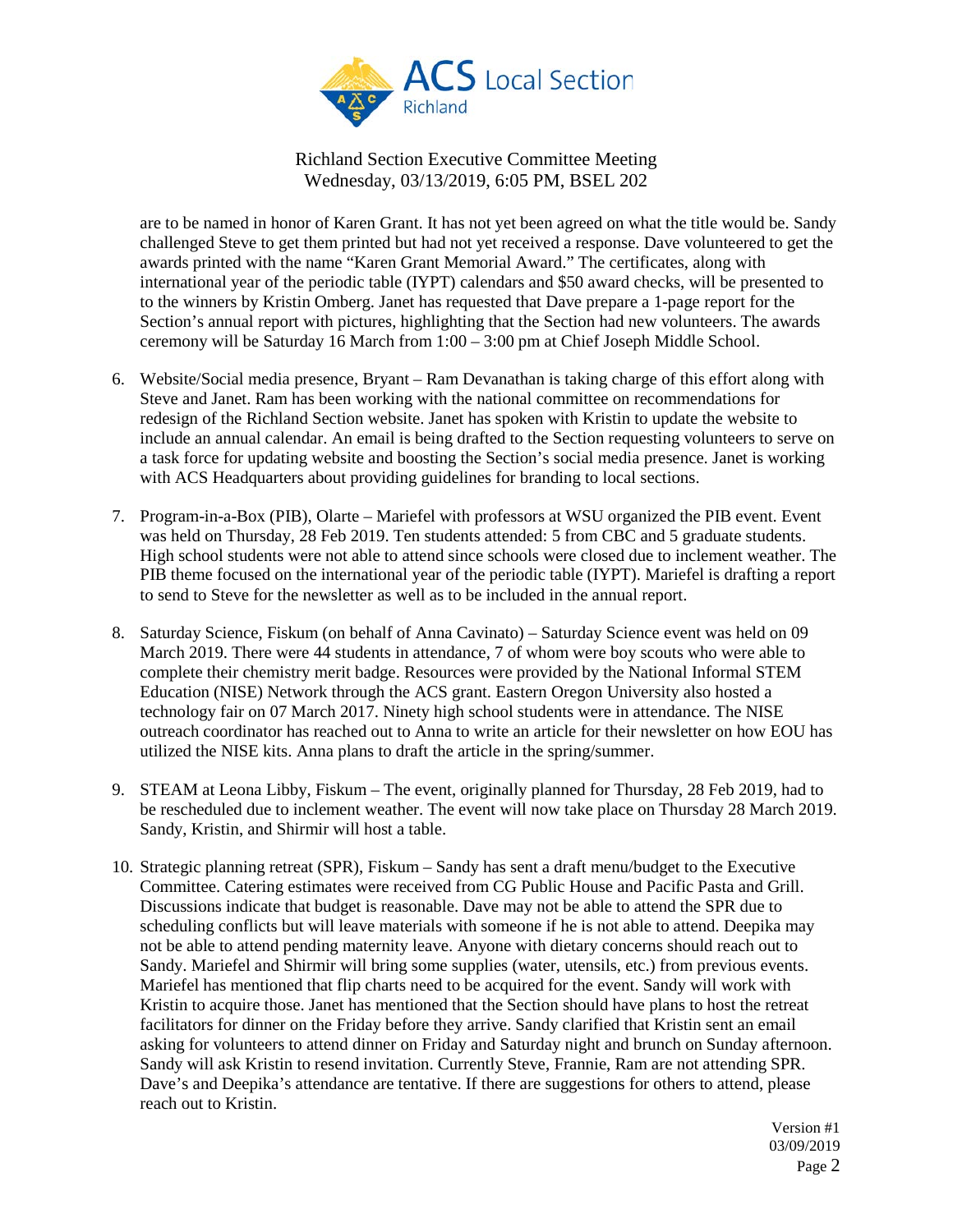

- 11. Darigold tour, Olarte Mariefel has placed a request to her contact for a weekend visit. The contact will need to get approval from her director due to change in leadership. Mariefel also gave an expected party of  $20 - 30$  people. The contact responded that the group may need to be smaller. Expected activities included observing production lines, cheese making equipment. Per Sandy's request, Mariefel will ask if the group would be able to meet with a chemist.
- 12. Speaker Bureau, Fiskum Sandy has been registered to view the online speaker directory and is now able to look through the list of speakers.
- 13. BSEL pull station, Olarte Mariefel has identified the locations of the BSEL pull station, first aid kit and AED in case of emergency. Further discussions will be postponed until a quorum is met.
- 14. Volunteer of the Year Award, Fiskum/Olarte Mariefel has been recognized as a 2019 ACS volunteer of the year award in the 04 March 2019 issue of Chemical & Engineering News (C&EN) magazine. She received a letter of congratulations, a certificate, a plaque and spiral notebooks.
- 15. Geezerfest, Fiskum Sandy has suggested we begin to look for locations in order secure an event location. She will attempt to reserve the large room at the Richland Community Center for November. Other options for a venue include a winery, the REACH, or other banquet room at hotels/restaurants.
- 16. Earth week activities, Olarte Anna will order materials for Earth Day activities. Materials will be split between EOU and Richland for their respective Earth Day activities. Richland activities will include a booth at the 3<sup>rd</sup> Annual Celebration of Science hosted by Three River Science. Mariefel has submitted a booth request form. According to the form, the Three River Science is requiring from each organization: 1) a valid City of Richland business license (or acquire a temporary license prior to event for \$10), 2) liability insurance to cover activities at the booth, 3) a \$25 fee to be given to Three River Science by 20 April 2019. Mariefel will acquire temporary business license from the City of Richland. Event will take place at Howard Amon Park near the Fingernail on Saturday, 20 April 2019 from 11:00 am – 2:00 pm. Volunteers are needed. Sandy has volunteered to help at the booth. Proposed activities are to be in line with the ACS CCEW theme, chemistry of paper.
- 17. Committees
	- a. Program, Fiskum Nothing to report.
	- b. Awards, Bryant Northwest Regional Award deadlines are approaching. The Stanley Israel award for diversity outreach has past. E. Ann Nalley award for volunteer service is open for nomination until 01 April 2019. Janet expects the deadline to be extended to the deadline to 15 April 2019 due to timing of the National Meeting. The P3 award nominations are open. This will the last year this award is available. The high school teaching award nominations are open. Janet wants our Section to put forth a nomination. Without three nominations, the award can not be given. The LS Fellows nomination is due 01 April 2019. The LS can put forth one Fellow nomination per councilor. Janet is working with Ram, Dave, and Sam Bryan. There are currently four individuals named for consideration: Ram, Dave, Anne Chaka, and Erick Hoppe.

Version #1 03/09/2019 Page 3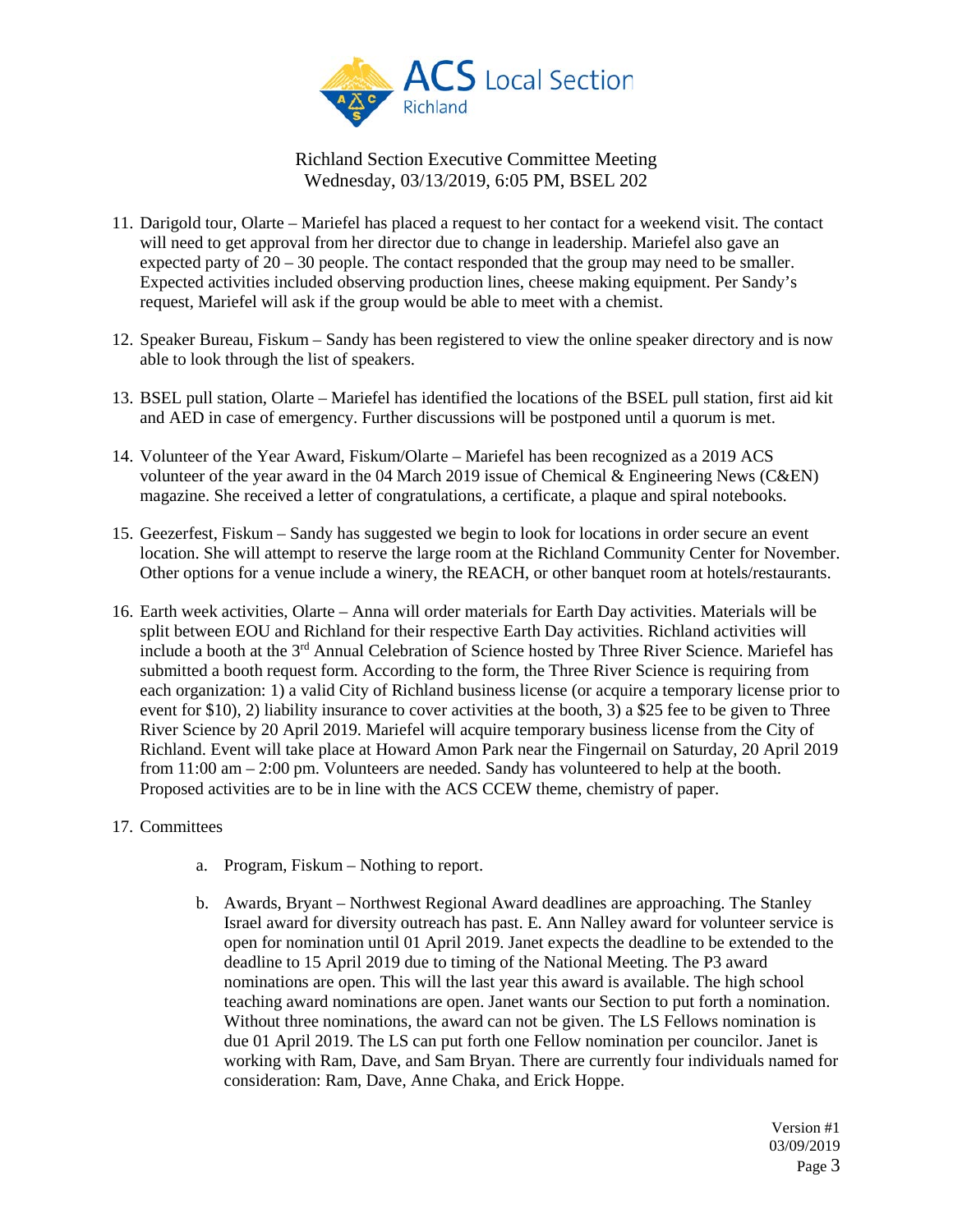

- c. Bylaws, Bryant Janet and Ram will begin working on bylaws after the National Meeting Fellow nominations. They plan to have the updated bylaws into the Committee on Constitution & Bylaws in time for consideration during this year's National Fall Meeting.
- d. WCC, Nims The first event in the Women's History Month Hanford History Series featured a Hanford History talk on Friday, 01 March 2019 at the REACH museum. There were two talks by Dr. Michele Gerber and Cal Delegard regarding the history of Hanford operations and plutonium separations. There were about 35 people in attendance. The event was followed by a reception and time for visitors to explore the REACH. The second event will be held on Thursday, 21 March 2019 at 5:00 pm at WSU Tri-Cities in the East Auditorium. This event will feature the current and past contributions of women to Hanford. Anna King will give a presentation on her Daughters of Hanford project, followed by a panel with three of the Daughters. This event partners with WSU Tri-Cities and WSU Women in STEM program. Anna King designed a press release that was featured on Northwest Public Radio. The Expanding Your Horizons conference is being rescheduled for either 04 or 11 May 2019. The EYH planning committee is currently looking for a venue.
- e. NOR Board, Bryant At Kristin's recommendation, Ram has accepted to be the formal Richland representative to the NOR Board of Directors. Janet will continue to serve as chair of the NOR Board. Sam Bryan will continue to offer his support. The Section thanks Sam for his service. Ram has decided to run for consideration as NOR Board treasurer when the position opens in June.
- f. Diversity, Cavinato  $-\frac{n}{a}$  due to Anna's absence
- g. NCW, Cavinato  $n/a$  due to Anna's absence
- h. Education, Smith/Asmussen/Hubler Janet will send Tim Hubler's contact information to Sandy, Kristin, and Anna.
- i. Membership, Malhotra The Section needs to be more proactive with connecting with members. Examples include events announcements, and social media and website maintenance. Sandy has suggested putting out name tags or a sign-in sheets at events. Janet has suggested sending welcome/farewell letters to incoming/outcoming members. Janet has the action to send an email connecting Deepika with Headquarters to acquire the template for theses letters. Shirmir also mentioned that the website shows PowerPoint presentations with templates for awards, with no link to download the templates. Shirmir has the action to email Janet about reaching out to Headquarters to make these templates available.
- j. Nominations, Devanathan  $n/a$  due to Ram's absence
- k. Public Relations, Krogsrud  $n/a$  due to Steve's absence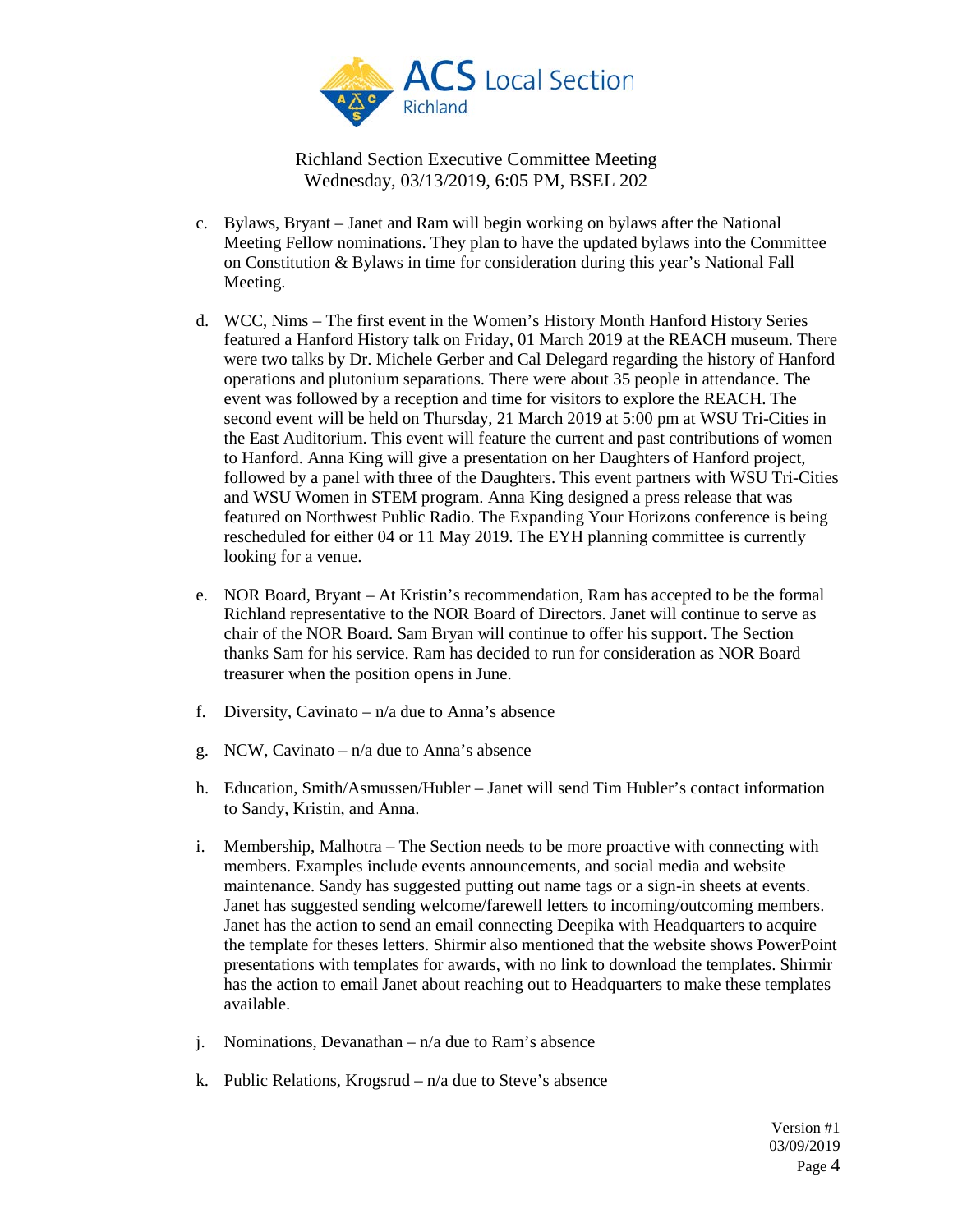

#### 18. Additional comments

- a. Dave, Janet, and Anna will be attending the Spring National Meeting. Dave will be serving as a technical division chair. Janet will be serving as the sub-committee chair of the Divisional Activities Committee.
- b. Vanda's Innovative Projects Grant (IPG) has been closed. Kristin's IPG for governance affairs has been submitted. Frannie's IPG for technology equipment has not yet been spent. Dave will follow up with Frannie on Friday, 14 March 2019. Sandy has suggested purchasing a microphone puck for meetings
- c. Shirmir received Ram's Past Chair pin. She suggested sending it to him through PNNL mail. Sandy recommended presenting it to him at the March 21st WCC event. The NORM 2019 publicity chair has sent flyers to help promote the event. They will be put out at future events prior to NORM 2019. Janet mentioned that the Division of Business Development & Management will be organizing a Bill talk during NORM 2019. Allison Campbell will be giving the talk; Janet has the flyers to give out. Nicholas Castilleja  $(6<sup>th</sup>$ grade teacher) is asking for volunteers to judge a science fair at Robert Frost Elementary on 17 April 2019 from 5:30 – 6:45 pm.
- d. Sandy moves to close the meeting; Shirmir seconds. Motion carries unanimously.

Meeting adjourned: 7:25 pm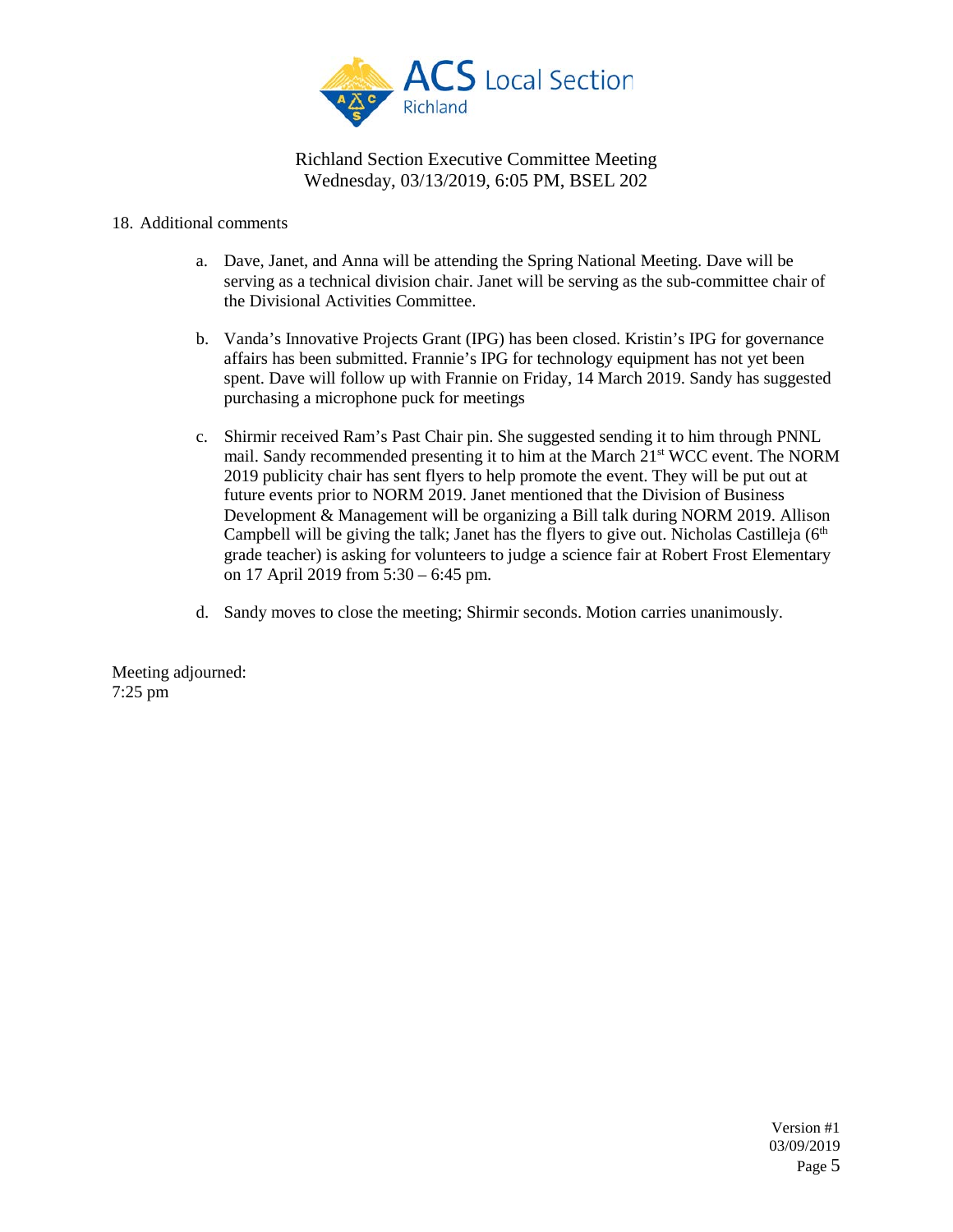

| ACS NORM 2018<br><b>Treasurer's Report</b>                                                                                                                                                                                                                                                                                                                                                                                                                                                 |                                                                            |  |  |  |  |  |  |
|--------------------------------------------------------------------------------------------------------------------------------------------------------------------------------------------------------------------------------------------------------------------------------------------------------------------------------------------------------------------------------------------------------------------------------------------------------------------------------------------|----------------------------------------------------------------------------|--|--|--|--|--|--|
| March 13, 2019                                                                                                                                                                                                                                                                                                                                                                                                                                                                             |                                                                            |  |  |  |  |  |  |
| <b>Activities and Notes</b><br>The \$3000 check written in June to the NOR Board has been negotiated!<br>Pending: final payment to S Betterton for website closeout activities so that I can close out the books.<br>Pending: final payment to NOR Board, closing account.<br>Propose: remit 20% of proceeds to NOR Board (\$6471) and close the account transferring the remaining funds of \$25,884 to the LS account. Any last expenses for<br>S Betterton to come from the LS account. |                                                                            |  |  |  |  |  |  |
| <b>Starting Balance</b><br>Savings<br>Checking                                                                                                                                                                                                                                                                                                                                                                                                                                             | \$100.00<br>\$32,354.88                                                    |  |  |  |  |  |  |
| <b>Receipts</b><br>From                                                                                                                                                                                                                                                                                                                                                                                                                                                                    | <b>Budget Category</b><br>Directed to:<br>Amount<br>Date                   |  |  |  |  |  |  |
| Total receipts this period                                                                                                                                                                                                                                                                                                                                                                                                                                                                 | \$0.00                                                                     |  |  |  |  |  |  |
| <b>Expenses</b><br>To (date billed)                                                                                                                                                                                                                                                                                                                                                                                                                                                        | <b>Budget Category</b><br>Date Paid<br>Description; check number<br>Amount |  |  |  |  |  |  |
|                                                                                                                                                                                                                                                                                                                                                                                                                                                                                            |                                                                            |  |  |  |  |  |  |
| Total spent this period                                                                                                                                                                                                                                                                                                                                                                                                                                                                    | \$0.00                                                                     |  |  |  |  |  |  |
| <b>Ending Balance</b><br>Savings<br>Checking                                                                                                                                                                                                                                                                                                                                                                                                                                               | \$100.00<br>\$32,354.88                                                    |  |  |  |  |  |  |